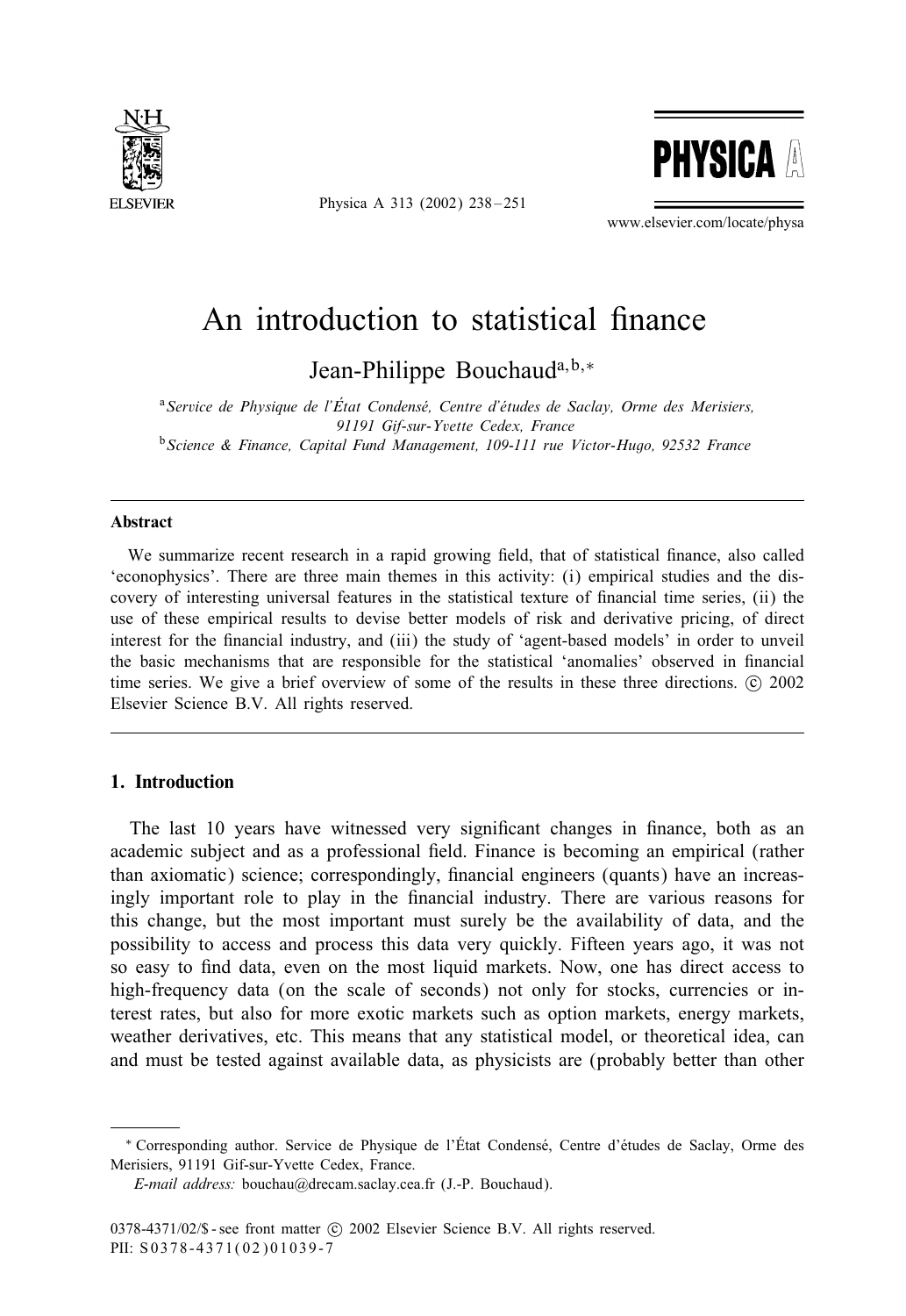communities) trained to do. When data was scarce, logical consistency and simplicity were the only guides; not looking at data nowadays is just an excuse for sparing mathematically beautiful, but often inadapted models. Correspondingly, quants in banks are asked to 'back-test' trading strategies, option prices or risk estimates against past data, and understand in detail any discrepancies or artefacts.

From an academic point of view, financial time series represent an extremely rich and fascinating source of questions, where a trace of human activity is recorded and stored in a quantitative way, sometimes over hundreds of years. What are then the statistical features of a financial time series? Does it share common signatures with other signals that physicists have learned to cope with? Once we have a good model for price changes, what is it useful for? Do we understand the basic mechanisms, in terms of human psychology, market micro-structure, etc., that are responsible for the observed statistical peculiarities of price changes, and their *universality* across markets and epochs? These are the questions that were addressed during the 2001 Altenberg lectures, and which the following notes will brieFy summarize. A fuller account can be found in recently published books on the subject  $[1-3]$ . Other sources of information about this field can be found in Ref.  $[4]$ , on [www.science-finance.fr](http://www.science-finance.fr) and in the recent journals *International Journal of Theoretical and Applied Finance* and *Quantitative Finance*.

# 2. 'Stylized facts' about financial time series

The study of price changes (actually relative price changes) on many different assets (stocks, stock indices, currencies, etc.) has revealed a number of robust features that people in the field like to call 'stylized facts' (see e.g. Ref.  $[5]$  for a recent review). Let us list a few of them, which are most relevant for option pricing and risk control, and that a microscopic (trader-based) model should *in fine* be able to account for:

- Relative price changes are in a good approximation uncorrelated beyond a time scale of the order of tens of minutes (on liquid markets). This means that the square of the (log) price difference grows linearly with time, with a prefactor called the *volatility*. This volatility is of the order of 3% per square-root day for individual stocks, 1% for stock indices but only 0.03% for short-term interest rates. A more detailed analysis, however, shows that some small correlations are present on the scale of a few days.
- The distribution of relative price changes  $\eta$  is strongly nonGaussian: these distributions can be characterized by Pareto (power-law) tails  $\eta^{-1-\mu}$  with an exponent  $\mu$  close to 3 for rather liquid markets [6-11]. Emerging markets have even more extreme tails, with an exponent  $\mu$  that can be less than two—in which case the volatility is infinite.
- Another striking feature is the intermittent nature of the Fuctuations: localized outbursts of volatility can clearly be identified. This feature, known as *volatility clustering* [12,13,2,1], is very reminiscent of similar intermittent fluctuations in turbulent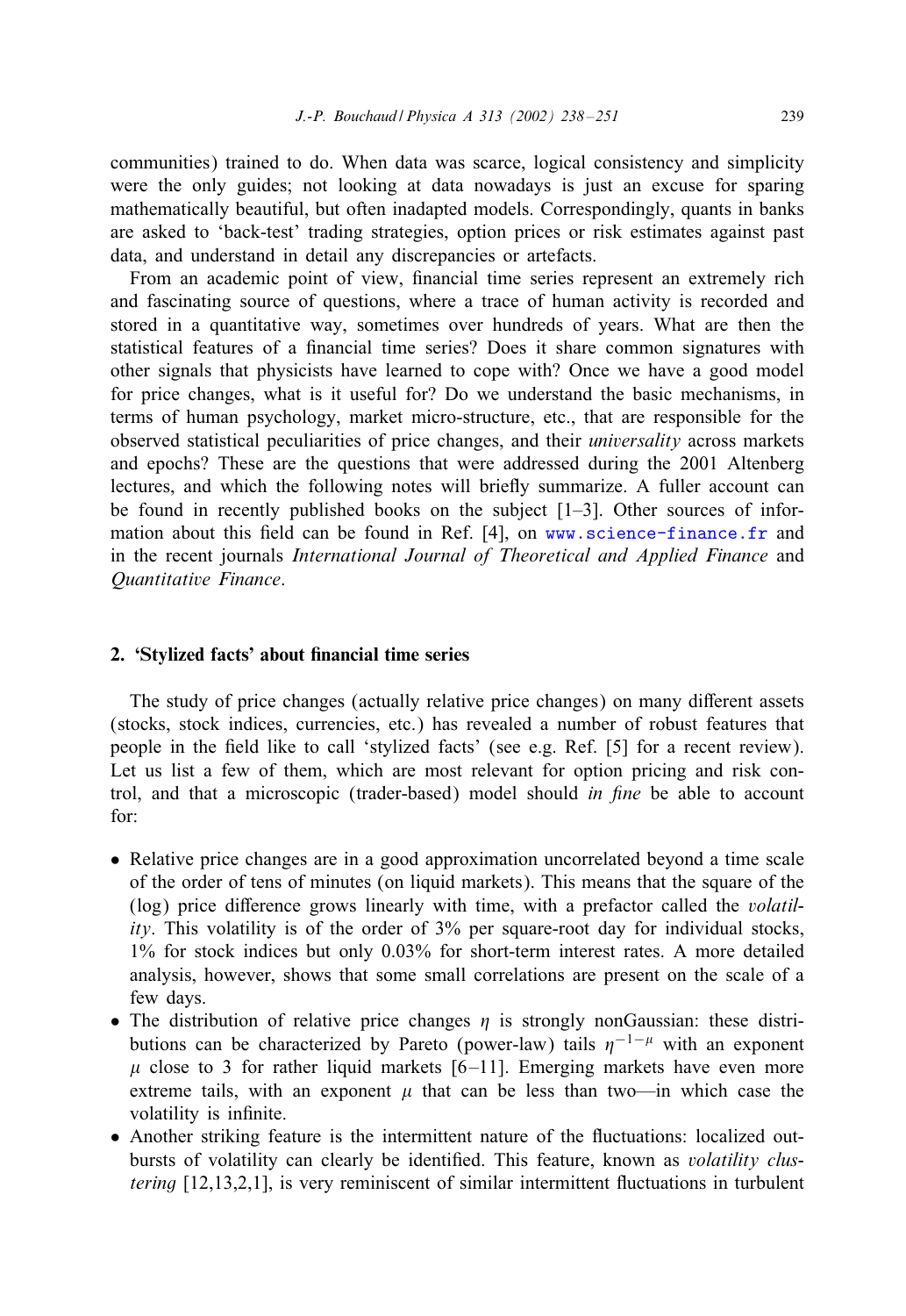flows [14]. This effect can be analysed more quantitatively: the temporal correlation function of the daily volatility can be fitted by an inverse power of the lag, with a rather small exponent in the range  $0.1-0.3$  [13,15-18]. This slow decay of the volatility correlation function leads to a multifractal-like behaviour of price changes  $[18–24]$ : the kurtosis of the  $(log)$  price difference only decays as a small power of time, rather than the inverse of time as would be the case if volatility was constant or only had short-ranged correlations [15,1,24]. This slow decay of the kurtosis has important consequences for option pricing [15,25] (see below).

- The volume of activity also shows long-ranged correlations, very similar to those observed on the volatility. This is not surprising since volatility and volume are strongly correlated [26,27].
- Past price changes and future volatilities are negatively correlated—this is the so-called 'leverage effect', which reflects the fact that markets become more active after a price drop, and then to calm down when the price rises. This correlation is most visible on stock indices and is characterized by a time scale of the order of 10 days [28]. This leverage effect leads to an anomalous negative skew in the distribution of price changes as a function of time, and is again important for option pricing [29].
- Inter-stock correlations also show very interesting features, such as an apparent increase of inter-stock correlations in volatile periods [30]. This is most relevant for risk control, since an increase of correlations means that risk diversification is more difficult. The full correlation matrix between all pairs of stocks can be studied, and leads to the following message: most of the eigenvalues of this matrix are well accounted for by a random matrix theory [31,32]. The dominant part of the correlation can be explained by a simple 'one-factor' model, where stock price changes share a common factor, called the 'market' [33–35].
- Interest rates corresponding to different maturities also evolve in an interesting correlated manner, which recalls the motion of an elastic string subject to noise. For recent work on this subject, see Refs. [36,37].

The most important message of these empirical studies is that prices behave very differently from the simple geometric Brownian motion which is often assumed in mathematical finance: extreme events are much more probable, and interesting nonlinear correlations (volatility–volatility and price–volatility) are observed.

# 3. Implications for option pricing

### *3.1. General framework*

We now turn to the problem of option pricing and hedging when the statistics for price increments  $\delta x$  have the nonGaussian properties discussed above. The distinctive feature of the continuous time random walk model usually considered in the theory of option pricing is the possibility of perfect hedging (for a remarkable introduction see Ref. [38]), that is, a complete elimination of the risk associated to option trading [38,39]. This property, however, no longer holds for more realistic models [1].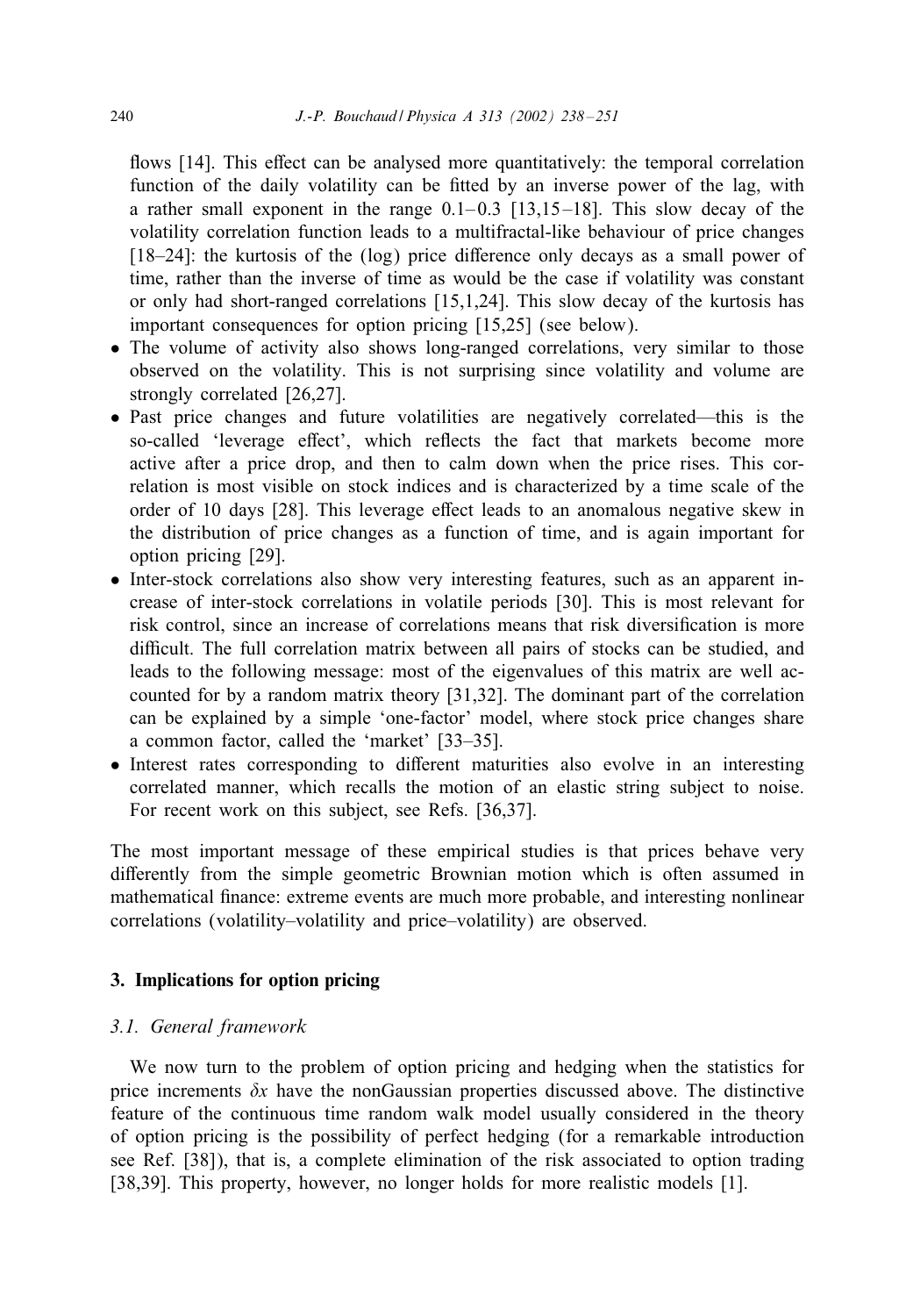Let us write down the global wealth balance  $\Delta W|_0^T$  associated with the writing of a 'call' option on an asset of price  $x(t)$ , of maturity T and exercise price  $x_s$  [1]:

$$
\Delta W\Big|_{0}^{T} = \mathscr{C}(x_{0}, x_{s}, T) \exp(rT) - \max(x(T) - x_{s}, 0) + \sum_{i} \phi(x_{i}, t_{i}) \exp(r(T - t_{i}))[x_{i+1} - x_{i} - rx_{i}\tau], \tag{1}
$$

where  $\mathscr{C}(x_0, x_s)$  is the price of the call,  $x_0 = x(t=0)$ ,  $x_i = x(t_i)$  is the price of the asset on which the option is written, and  $\phi(x, t)$  the trading strategy, i.e., the number of stocks per option in the portfolio of the option writer. Finally,  $r$  is the (constant) interest rate, and  $\tau$  the elementary time interval. This wealth balance contains three terms:

- The first term is the price of the contract, paid at time  $t = 0$  and used to buy bonds that yield the rate  $r$ .
- The second term defines the option contract: the profit of the buyer of the option is equal to  $x_s - x(T)$  if  $x(T) > x_s$  (i.e., if the option is exercised) and zero otherwise the option is an insurance contract which guarantees to its owner a maximum price for acquiring a certain stock at time  $T$ . Conversely, a 'put' option would guarantee a certain minimum price for the stock held by the owner of the option.
- The third term counts the profit or loss (over the risk-free rate) incurred due to the trading strategy  $\phi$  (see Ref. [1] for details).

A natural procedure to fix the price of the option  $\mathcal{C}(x_0, x_s, T)$  and the optimal strategy  $\phi^*(x, t)$  was proposed in Refs. [40-42] and further discussed in Ref. [1]. It consists in imposing a *fair game condition*, i.e.:

$$
\langle \Delta W|_0^T[\phi] \rangle = 0 \tag{2}
$$

and a *risk minimization condition*:

$$
\left. \frac{\delta \langle \Delta W|_0^T [\phi]^2 \rangle}{\delta \phi(x,t)} \right|_{\phi^*} = 0 \,. \tag{3}
$$

Here, we assume that the variance of the wealth variation is a relevant measure of the risk. However, other measures are possible, such as higher moments of the distribution of  $\Delta W$ , or the 'value-at-risk', which is directly related to the weight contained in the negative tails of the distribution of  $\Delta W$   $|_0^T$  [43,1].

The notation  $\langle \cdots \rangle$  in Eqs. (2) and (3) means that one averages over the probability of the different trajectories. The explicit solution of Eqs.  $(2)$  and  $(3)$  for a general uncorrelated process (i.e.,  $\langle \delta x_i \delta x_j \rangle = 0$  for  $i \neq j$ , where  $\delta x_i = x_{i+1} - x_i$ ) is relatively easy to write if the average bias  $\langle \delta x_i \rangle$  and the interest rate r are negligible, <sup>1</sup> which is the case for short maturities  $T$ . In this case, one finds:

$$
\mathscr{C}(x_0,x_s,T)=\int_{x_s}^{\infty} dx'(x'-x_s)P(x',T|x_0,0)\,,\tag{4}
$$

$$
\phi^*(x,t) = \int_{x_s}^{\infty} dx' \langle \delta x \rangle_{(x,t)\to(x',T)} \frac{(x'-x_s)}{\sigma^2(x,t)} P(x',T|x,t) , \qquad (5)
$$

<sup>&</sup>lt;sup>1</sup> For the general case, see Refs.  $[1,44-46]$ .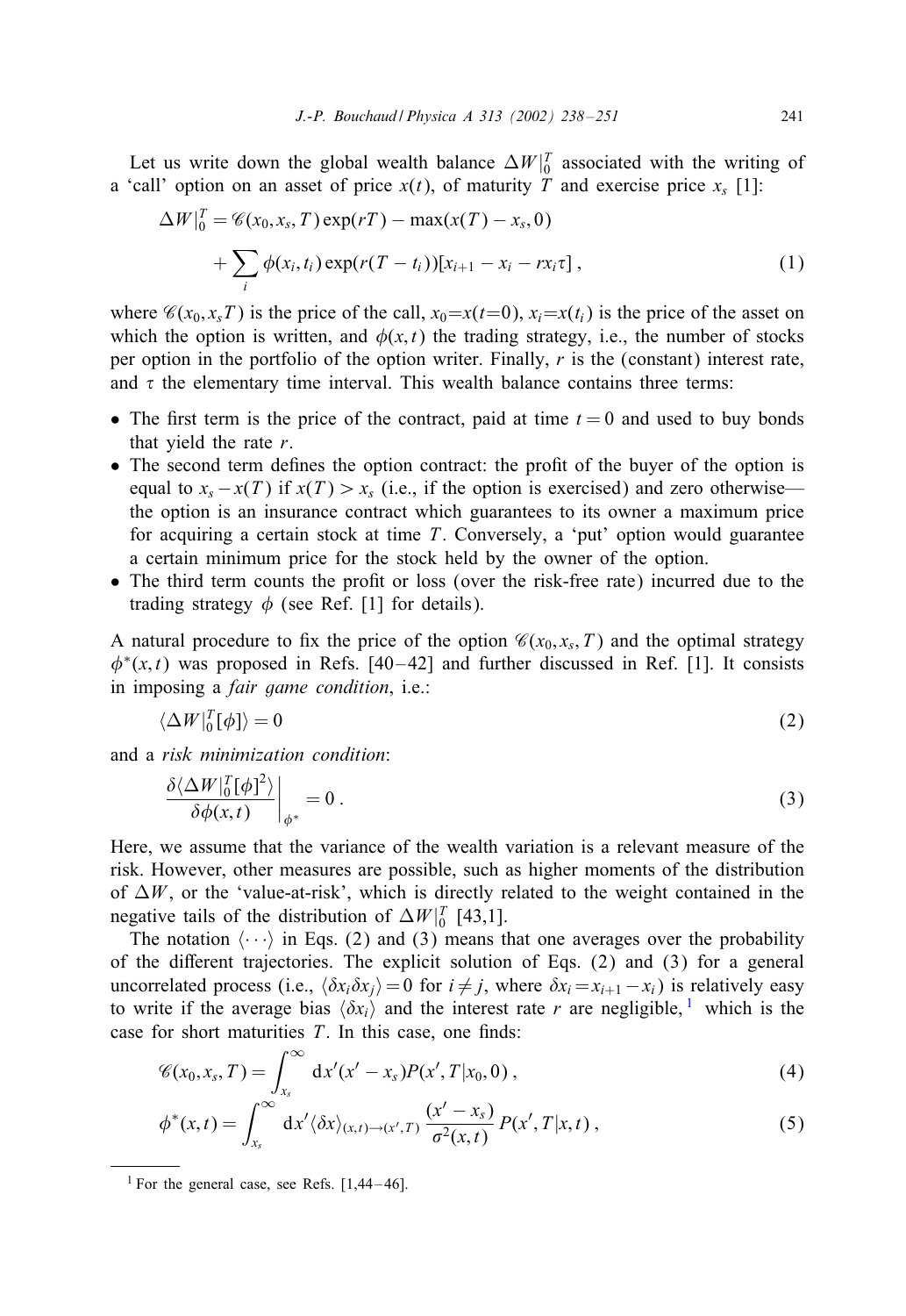where  $\sigma^2(x,t) = \langle \delta x^2 \rangle |_{x,t}$  is the 'local volatility'—which may depend on x,t—and  $\langle \delta x \rangle_{(x,t) \to (x',T)}$  is the mean instantaneous increment conditioned to the initial condition  $(x, t)$  and a final condition  $(x', T)$ . The *minimal* residual risk, defined as  $\mathcal{R}^* = \langle \Delta W |_{0}^{T} [\phi^*]^2 \rangle$  is in general strictly positive (and in practice rather large), except for Gaussian Fuctuations *in the continuous limit*, where the residual risk is strictly zero! In this limit, the above Eqs. (2) and (3) actually exactly lead to the celebrated Black–Scholes option pricing formula. In particular, one can indeed check that  $\phi^*$  is in that case related to *C* through:  $\phi^* = \partial C(x_0, x_s, T)/\partial x_0$ , which corresponds to the so-called  $\Delta$ -hedge found by Black and Scholes.

#### *3.2. Cumulant expansion and volatility smile*

In the case where the market Fuctuations are moderately nonGaussian, one might expect that a *cumulant expansion* around the Black–Scholes formula leads to interesting results. This cumulant expansion has been worked out in general in Ref. [1] (see also Ref. [25]), both for the price and for the optimal strategy. If one only retains the leading order correction which is (for symmetric Fuctuations) proportional to the kurtosis  $\kappa_T$ , one finds that the price of options  $\mathcal{C}(x_0, x_s, T)$  can be written as a Black– Scholes formula, but with a modified value of the volatility  $\sigma$ , which becomes price and maturity dependent [15]:

$$
\sigma_{imp.}(x_s, T) = \sigma \left[ 1 + \frac{\kappa_T}{24} \left( \frac{(x_s - x_0)^2}{\sigma^2 T} - 1 \right) \right] \,. \tag{6}
$$

The volatility  $\sigma_{imp}$  is called the implied volatility by the market operators, who use the standard Black–Scholes formula to price options, but with a value of the volatility which they estimate intuitively, and which turns out to depend on the exercise price in a roughly parabolic manner, as indeed suggested by Eq. (6).

This is the so-called 'volatility smile'. Eq. (6), furthermore, shows that the curvature of the smile is directly related to the kurtosis  $\kappa_T$  of the underlying statistical process on the scale of the maturity  $T = N\tau$ . When the price distribution is skewed, as is the case for stock indices where the leverage effect induces a significant negative skew, there are corrections to the above smile formula: the smile itself become asymmetric.

We have tested this prediction by directly comparing the 'implied kurtosis', obtained by extracting from real option prices (on the BUND market) the volatility  $\sigma$  (which turns out to be highly correlated with a short time filter of the historical volatility), and the curvature of the implied volatility smile, to the historical value of the kurtosis  $\kappa_T$ discussed above. We find a remarkable agreement between the implied and historical kurtosis [15,1]. This and the fact that they evolve similarly with maturity, shows that the market as a whole is able to correct (by trial and errors) the inadequacies of the Black– Scholes formula, to encode in a satisfactory way both the fact that the distribution has a positive kurtosis, and that this kurtosis decays in an anomalous fashion due to volatility persistence effects. However, the real risks associated with option trading are, at present, not satisfactorily estimated by market participants. In particular, most risk control softwares dealing with option books are based on a Gaussian description of the fluctuations.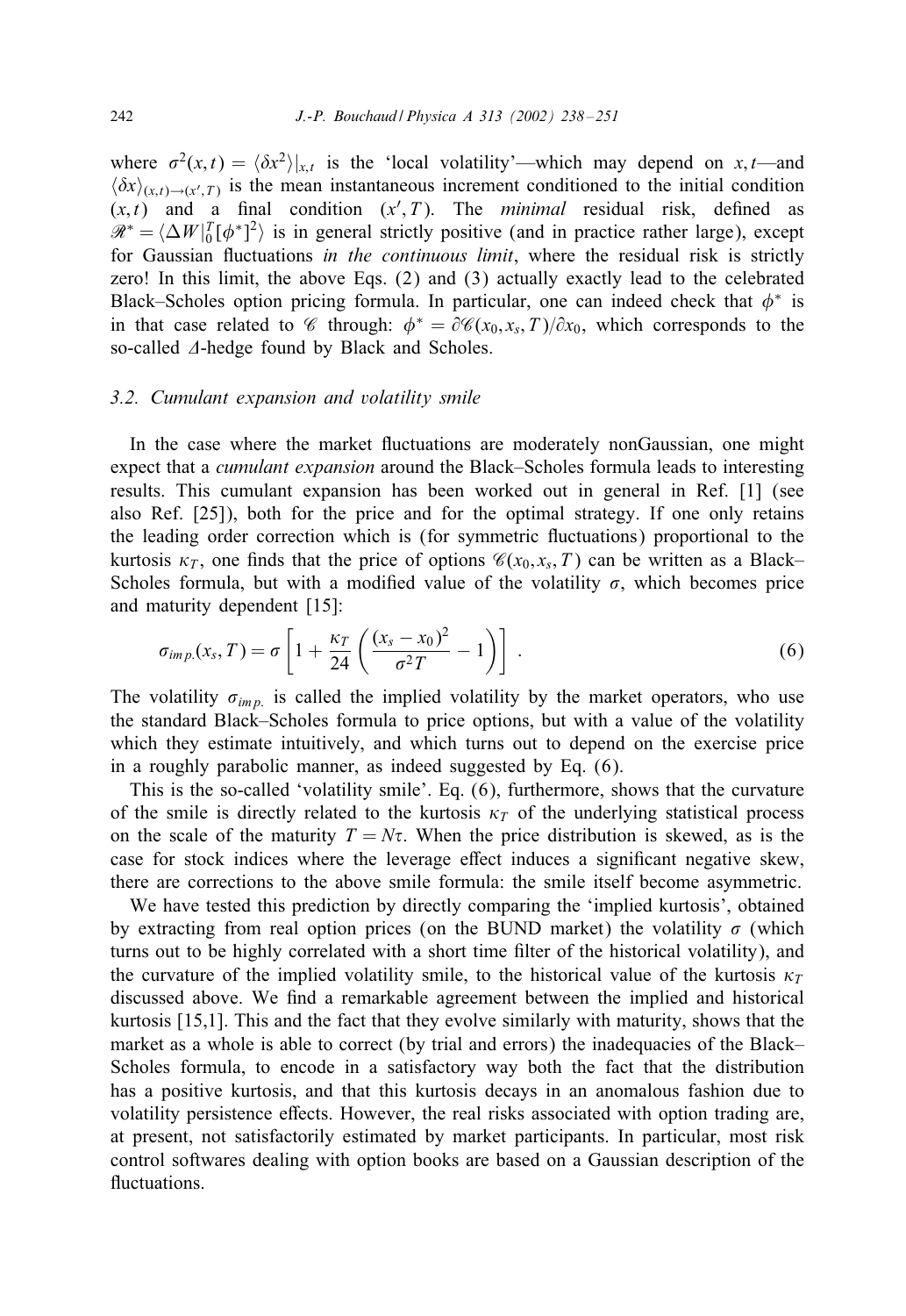#### 4. Simple models for herding and mimicry

We now turn to simple models for thick tails in the distribution of price increments in financial markets. An intuitive explanation is herding: if a large number of agents acting on markets coordinate their action, the price change is likely to be huge due to a large imbalance between buy and sell orders [47]. However, this coordination can result from two rather different mechanisms.

- One is the feedback of past price changes onto themselves, which we will discuss in the following section. Since all agents are inFuenced by the very *same* price changes, this can induce nontrivial collective behaviour: for example, an accidental price drop can trigger large sell orders, which lead to further downward moves.
- The second is direct influence between the traders, through exchange of information that leads to 'clusters' of agents sharing the same decision to buy, sell, or be inactive at any given instant of time.

# *4.1. Herding and percolation*

A simple model of how herding affects the price fluctuations was proposed in Ref. [48].<sup>2</sup> It assumes that the price increment  $\delta x$  depends linearly on the instantaneous offset between supply and demand [48,49]. More precisely, if each operator in the market  $i$  wants to buy or sell a certain fixed quantity of the financial asset, one has  $[48]$ :  $3$ 

$$
\delta x = \frac{1}{\lambda} \sum_{i} \varphi_i \,, \tag{7}
$$

where  $\varphi_i$  can take the values  $-1, 0$  or  $+1$ , depending on whether the operator i is selling, inactive, or buying, and  $\lambda$  is a measure of the market depth. Note that the linearity of this relation, even for small arguments, has been questioned by Zhang [50]. Recent empirical analysis, however, seems to confirm that the relation is indeed linear for small arguments, but bends down and even saturates for larger arguments [51].

Suppose now that the operators interact among themselves in an heterogeneous manner: with a small probability  $c/N$  (where N is the total number of operators on the market), two operators i and j are 'connected', and with probability  $1 - c/N$ , they ignore each other. The factor  $1/N$  means that on average, the number of operators connected to any particular one is equal to  $c$  (the resulting graph is precisely the same as the random trading graph of Section 3.1). Suppose finally that if two operators are connected, they come to agree on the strategy they should follow, i.e.,  $\varphi_i = \varphi_i$ .

 $2$  See the numerous references of this paper for other works on herding in economics and finance.

<sup>&</sup>lt;sup>3</sup> This can alternatively be written for the relative price increment  $\delta x/x$ , which is more adapted to describe long time scales. On short time scales, however, an additive model is often preferable. See the discussion in Refs. [1,28].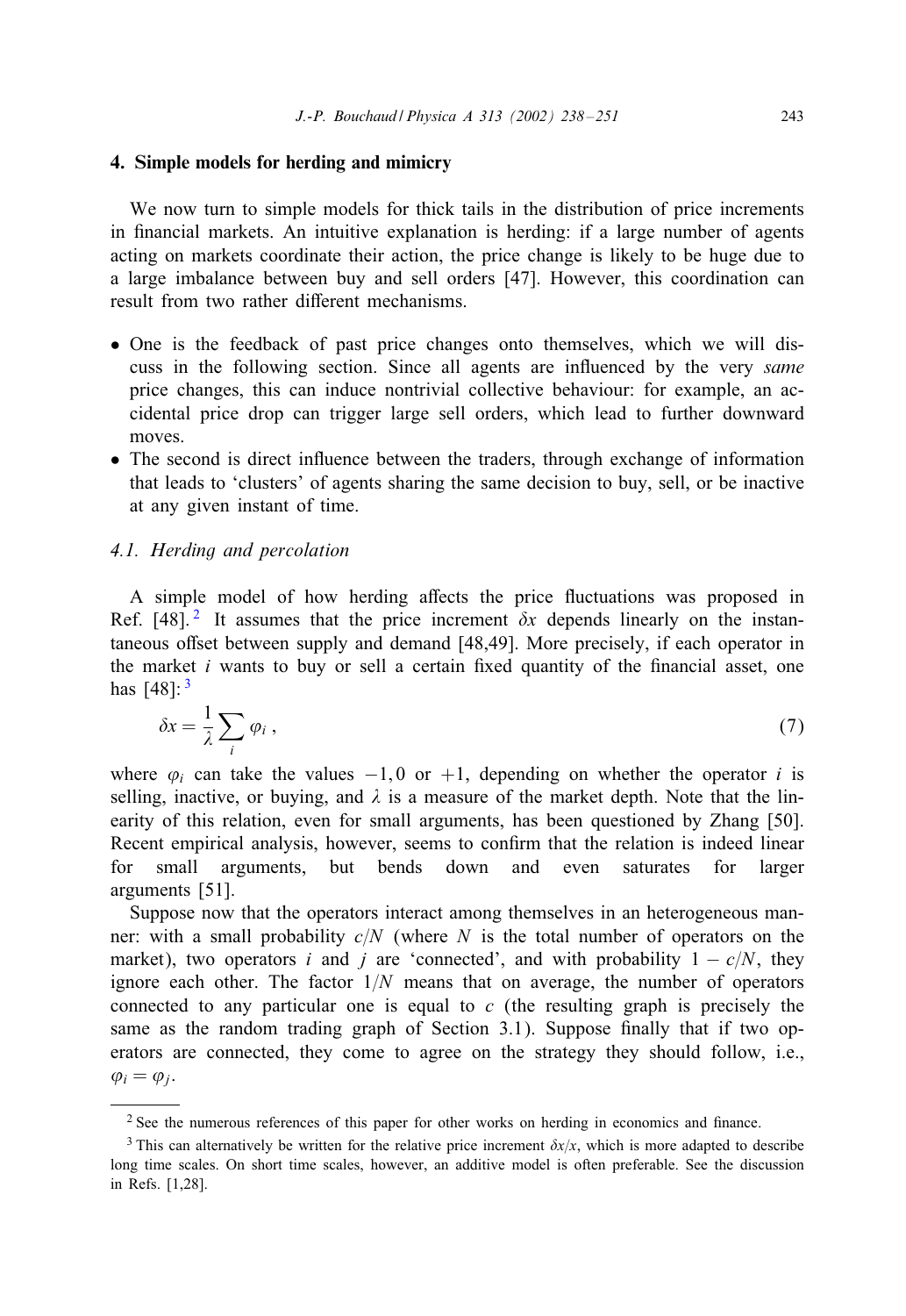It is easy to understand that the population of operator clusters into groups sharing the same opinion. These clusters are defined such that there exists a connection between any two operators belonging to this cluster, although the connection can be indirect and follow a certain 'path' between operators. These clusters do not have all the same size, i.e., do not contain the same number of operators. If the size of cluster  $\mathscr C$  is called  $S(\mathscr{C})$ , one can write:

$$
\delta x = \frac{1}{\lambda} \sum_{\mathscr{C}} S(\mathscr{C}) \varphi(\mathscr{C}), \qquad (8)
$$

where  $\varphi(\mathscr{C})$  is the common opinion of all operators belonging to  $\mathscr{C}$ . The statistics of the price increments  $\delta x$  therefore reduces to the statistics of the size of clusters, a classical problem in percolation theory [52]. One finds that as long as  $c < 1$  (less than one 'neighbour' on average with whom one can exchange information), then all  $S(\mathscr{C})$ 's are small compared to the total number of traders N. More precisely, the distribution of cluster sizes takes the following form in the limit where  $1 - c = \epsilon \ll 1$ :

$$
P(S) \propto_{S \geq 1} \frac{1}{S^{5/2}} \exp - \varepsilon^2 S, \quad S \ll N \ . \tag{9}
$$

When  $c=1$  (percolation threshold), the distribution becomes a pure power-law with an exponent  $\mu = \frac{3}{2}$ , and the Central Limit Theorem tells us that in this case, the distribution of the price increments  $\delta x$  is precisely a pure symmetrical Lévy distribution of index  $\mu = \frac{3}{2}$  [1] (assuming that  $\varphi = \pm 1$  play identical roles, that is if there is no global bias pushing the price up or down). If  $c < 1$ , on the other hand, one finds that the Lévy distribution is truncated exponentially, leading to a larger effective tail exponent  $\mu$  [48]. If  $c > 1$ , a finite fraction of the N traders have the same opinion: this leads to a crash. This simple model has been extended in several directions by Stauffer and collaborators [53]. Very recently, a somewhat related model was studied in Ref. [54] where each agent probes the opinion of a pool of  $m$  randomly selected agents. The agent then chooses either to conform to the majority opinion or to be contrarian if the majority is too strong. This interesting model leads to various types of behaviour, including a chaotic phase.

#### *4.2. Avalanches of opinion changes*

The above simple percolation model is interesting but has one major drawback: one has to assume that the parameter  $c$  is smaller than one, but relatively close to one such that Eq. (9) is valid, and nontrivial statistics follows. One should thus explain why the value of  $c$  spontaneously stabilizes in the neighbourhood of the critical value  $c = 1$ . Furthermore, this model is purely static, and does not specify how the above clusters evolve with time. As such, it cannot address the problem of volatility clustering. Several extensions of this simple model have been proposed [53,55], in particular to increase the value of  $\mu$  from  $\mu = 3/2$  to  $\mu \sim 3$  and to account for volatility clustering.

One particularly interesting model is inspired by the recent work of Dahmen and Sethna [56,57], that describes the behaviour of random magnets in a time-dependent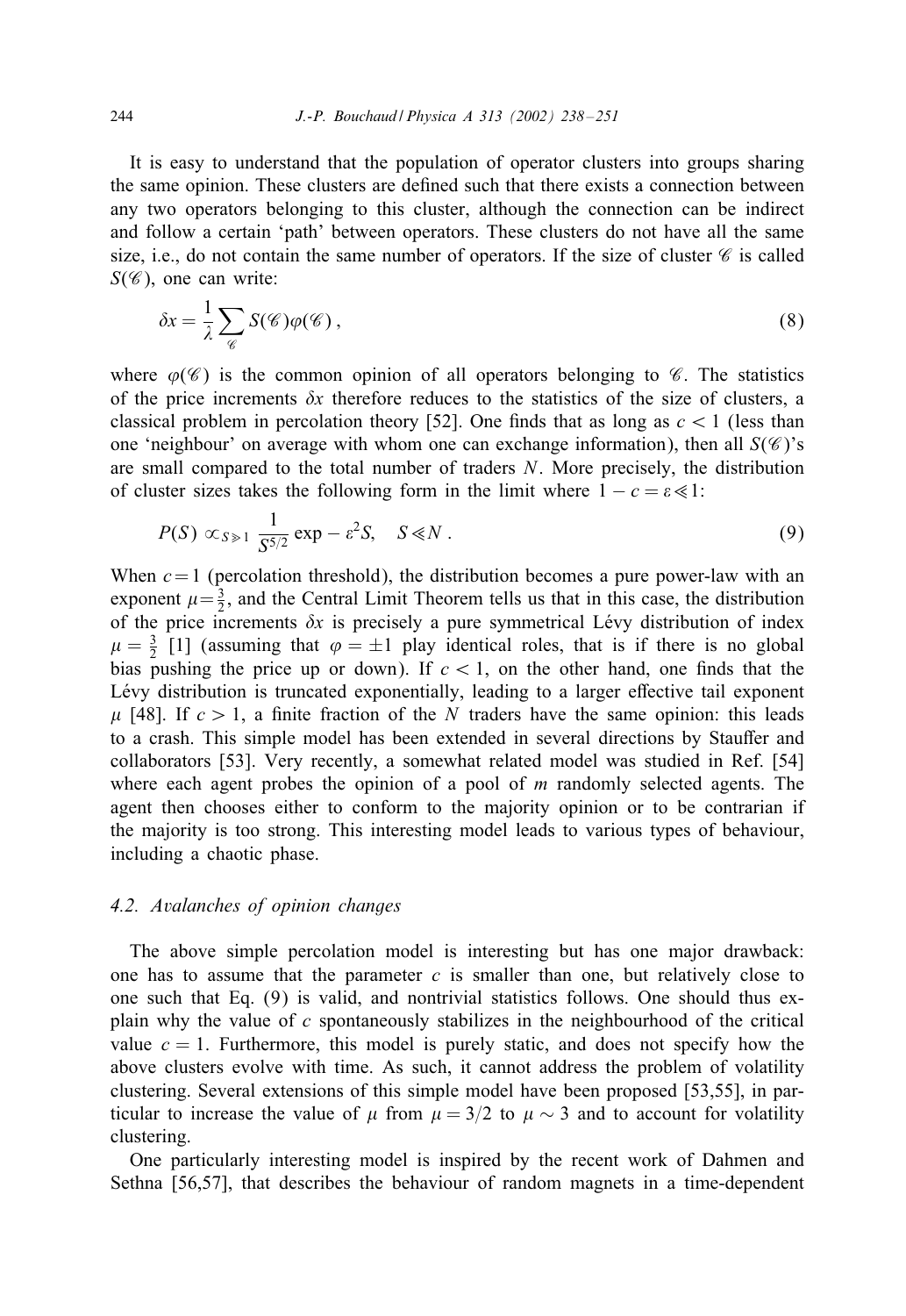magnetic field. Transposed to the present problem (as first suggested in Ref.  $[1]$ ), this model describes the collective behaviour of a set of traders exchanging information, but having all different a priori opinions. One trader can, however, change his mind and take the opinion of his neighbours if the coupling is strong, or if the strength of his a priori opinion is weak. More precisely, the opinion  $\varphi_i(t)$  of agent i at time t is determined as

$$
\varphi_i(t) = \text{sign}\left(h_i(t) + \sum_{j=1}^N J_{ij}\varphi_j(t)\right) ,\qquad(10)
$$

where  $J_{ij}$  is a connectivity matrix describing how strongly agent j affects agent i, and  $h_i(t)$  describes the a priori opinion of agent i:  $h_i > 0$  means a propensity to buy,  $h_i < 0$ a propensity to sell. We assume that  $h_i$  is a random variable with a time-dependent mean  $\bar{h}(t)$  and root mean square  $\Delta$ . The quantity  $\bar{h}(t)$  represents for example confidence in long-term economy growth  $(h(t) > 0)$ , or fear of recession  $(h(t) < 0)$ , leading to a nonzero average pessimism or optimism. Suppose that one starts at  $t = 0$  from a 'euphoric' state, where  $\bar{h} \ge \emptyset, J$ , such that  $\varphi_i = 1$  for all i's.<sup>4</sup> Now, confidence is decreased progressively. How will sell orders appear?

Interestingly, one finds that for small enough influence (or strong heterogeneities of agents' anticipations), i.e., for  $J \ll \Delta$ , the average opinion  $O(t) = \sum_i \varphi_i(t)/N$  evolves continuously from  $O(t = 0) = +1$  to  $O(t \rightarrow \infty) = -1$ . The situation changes when imitation is stronger since a discontinuity then appears in  $O(t)$  around a 'crash' time  $t_c$ , when a *finite* fraction of the population simultaneously change opinion. The gap  $O(t_c^-) - O(t_c^+)$  opens continuously as J crosses a critical value  $J_c(\Lambda)$  [56]. For J close to  $J_c$ , one finds that the sell orders again organize as avalanches of various sizes, distributed as a power-law with an exponential cut-off. In the 'mean-field' case where  $J_{ii} \equiv J/N$  for all ij, one finds  $\mu = 5/4$ . Note that in this case, the value of the exponent *is universal*, and does not depend, for example, on the shape of the distribution of the  $h_i$ 's, but only on some global properties of the connectivity matrix  $J_{ij}$ .

A slowly oscillating  $h(t)$  can therefore lead to a succession of bull and bear markets, with a strongly nonGaussian, intermittent behaviour, since most of the activity is concentrated around the crash times  $t_c$ . Some modifications of this model are, however, needed to account for the empirical value  $\mu \sim 3$  observed on the distribution of price increments (see the discussion in Ref. [53]).

Note that the same model can be applied to other interesting situations, for example to describe how applause end in a concert hall (here,  $\varphi = \pm 1$  describes, respectively, a clapping and a quiet person, and  $O(t)$  is the total clapping activity). Clapping can end abruptly when imitation is strong, or smoothly when many fans are present in the audience. A static version of the same model has been proposed to describe rational group decision making [58].

<sup>&</sup>lt;sup>4</sup> Here *J* denotes the order of magnitude of  $\sum_j J_{ij}$ .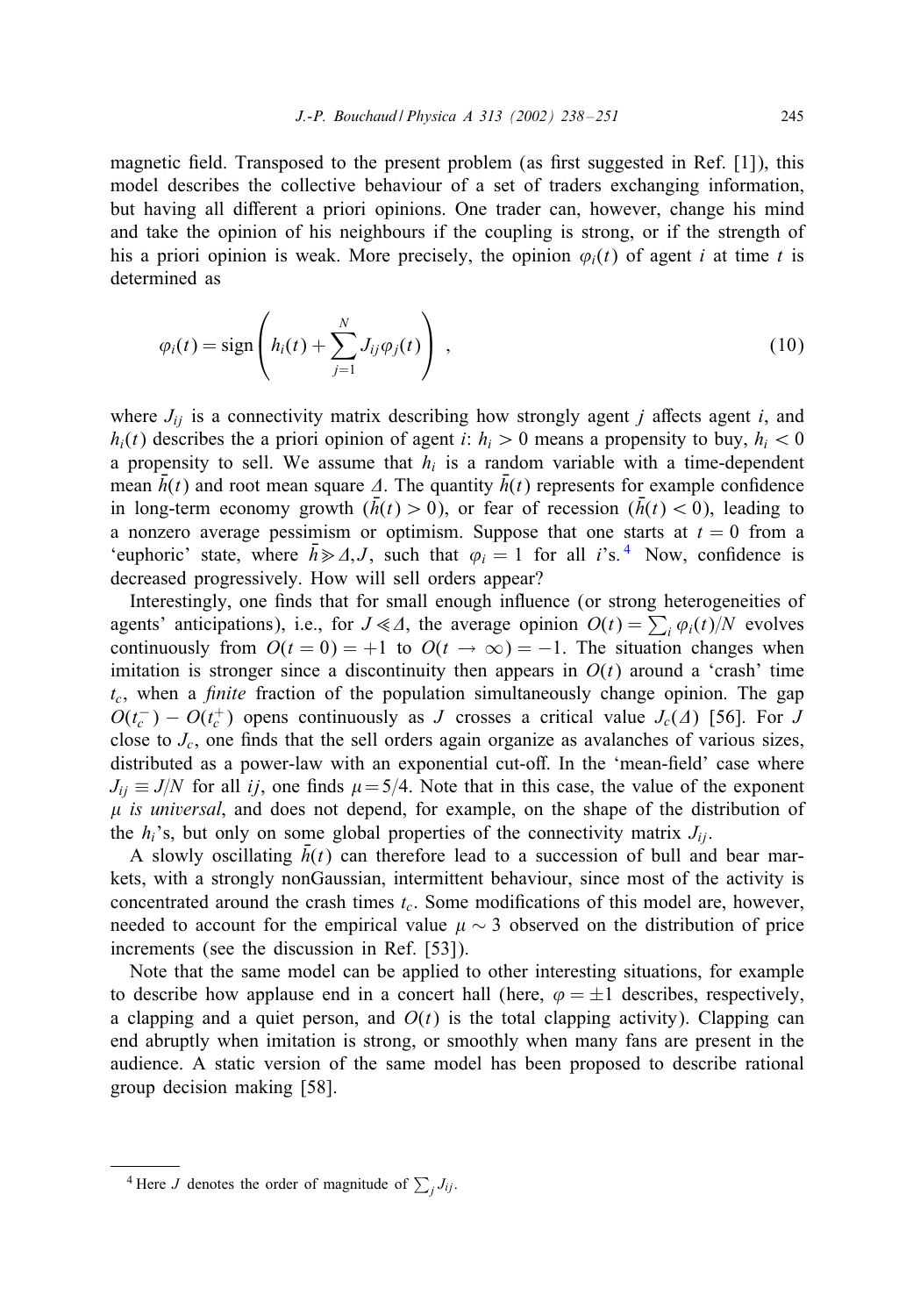# 5. Models of feedback effects on price fluctuations

# *5.1. Risk-aversion induced crashes*

The above average 'stimulus'  $\bar{h}(t)$  may also strongly depend on the past behaviour of the price itself. For example, past positive trends are, for many investors, incentives to buy, and vice versa. Actually, for a given trend amplitude, price drops tend to feed back more strongly on investors' behaviour than price rises. Risk-aversion creates an asymmetry between positive and negative price changes [59]. This is reFected by option markets, where the price of out-of-the-money puts (i.e., insurance against crashes) is anomalously high.

Similarly, past periods of high volatility increases the risk of investing in stocks, and usual portfolio theories then suggest that sell orders should follow. A simple mathematical transcription of these effects is to write Eq.  $(7)$  in a linearized, continuous time form: <sup>5</sup>

$$
\frac{\mathrm{d}x}{\mathrm{d}t} \equiv u = \frac{1}{\lambda} \bar{h}(t) \,, \tag{11}
$$

and write a dynamical equation for  $\bar{h}(t)$  which encodes the above feedback effects [59,49]:

$$
\frac{\mathrm{d}\bar{h}}{\mathrm{d}t} = au - bu^2 - cu + \eta(t) \,,\tag{12}
$$

where a describes trends following effects, b risk aversion effects (breaking the  $u \rightarrow -u$ symmetry), c is a mean reverting term which arises from market clearing mechanisms (the very fact that the price moves clears a certain number of orders), and  $\eta$  is a noise term representing random external news [59]. Eliminating  $\bar{h}$  from the above equations leads to

$$
\frac{du}{dt} = -\gamma u - \beta u^2 + \frac{1}{\lambda} \eta(t) \equiv -\frac{\partial V}{\partial u} + \frac{1}{\lambda} \eta(t) , \qquad (13)
$$

where  $\gamma = (c-a)/\lambda$  and  $\beta = b/\lambda$ . Eq. (13) represents the evolution of the position u of a viscous fictitious particle in a 'potential'  $V(u)=\gamma u^2/2+\beta u^3/3$ . If trend following effects are not too strong,  $\gamma$  is positive and  $V(u)$  has a local minimum for  $u = 0$ , and a local maximum for  $u^* = -\gamma/\beta$ , beyond which the potential plummets to  $-\infty$ . 6 A 'potential barrier'  $V^* = \gamma u^{*2}/6$  separates the (meta-)stable region around  $u = 0$  from the unstable region. The nature of the motion of  $u$  in such a potential is the following: starting at  $u = 0$ , the particle has a random harmonic-like motion in the vicinity of  $u = 0$  until an 'activated' event (i.e., driven by the noise term) brings the particle near  $u^*$ . Once this barrier is crossed, the fictitious particle reaches  $-\infty$  in finite time. In financial

 $5$  In the following, the herding effects described by  $J_{ij}$  are neglected, or more precisely, only their *average effect* encoded by  $\bar{h}$  is taken into account.

<sup>&</sup>lt;sup>6</sup> If  $\gamma$  is negative, the minimum appears for a positive value of the return  $u^*$ . This corresponds to a speculative bubble. See Ref. [59].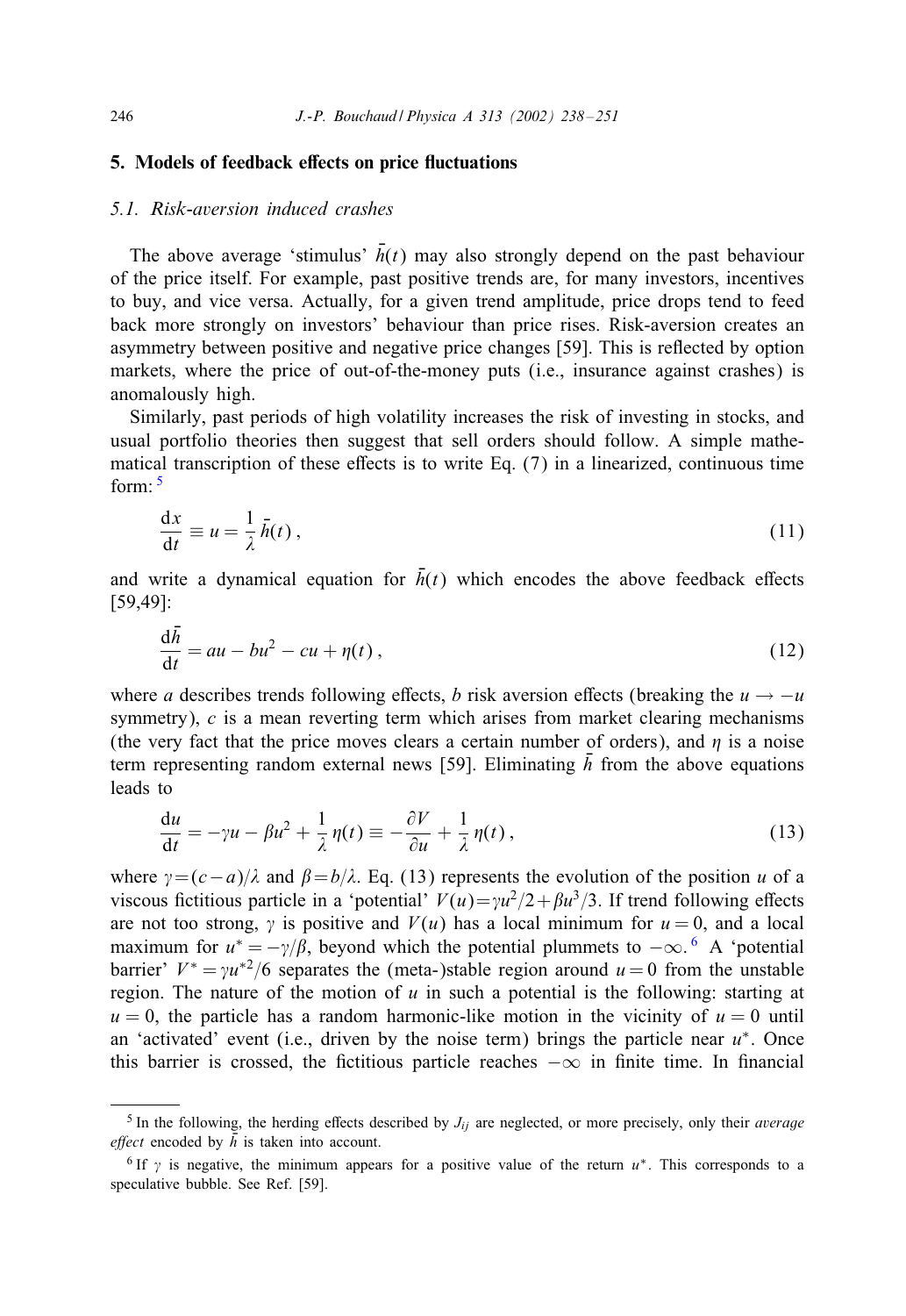terms, the regime where u oscillates around  $u = 0$  and where  $\beta$  can be neglected, is the 'normal' Fuctuation regime. This normal regime can, however, be interrupted by 'crashes', where the time derivative of the price becomes very large and negative, due to the risk aversion term b which destabilizes the price by amplifying the sell orders. The interesting point is that these two regimes can be clearly separated since the average time  $t^*$  needed for such crashes to occur is exponentially large in  $V^*$  [60], and can thus appear only very rarely. A very long time scale is therefore naturally generated in this model.

Note that in this line of thought, a crash occurs because of an improbable succession of unfavourable events, and not due to a single large event in particular. Furthermore, there are no 'precursors' in this model: before u has reached  $u^*$ , it is impossible to decide whether it will do so or whether it will quietly come back in the 'normal' region  $u \approx 0$ . Solving the Fokker–Planck equation associated to the Langevin equation (13) leads to a stationary state with a power law tail for the distribution of u (i.e., of the instantaneous price increment) decaying as  $u^{-2}$  for  $u \rightarrow -\infty$ . More generally, if the risk aversion term took the form  $-b|u|^{1+\mu}$ , the negative tail would decay as  $u^{-1-\mu}$ .

#### *5.2. Dynamical volatility models*

The simplest model that describes volatility feedback effects is to write an ARCH-like equation [61], which relates today's activity to a measure of yesterday's activity, for example:

$$
\sigma_k = \sigma_{k-1} + K(\sigma_0 - \sigma_{k-1}) + g|\delta x_{k-1}| \,, \tag{14}
$$

where  $\sigma_0$  is an average volatility level, K a mean-reverting term, and g describes how much yesterday's observed price change affects the behaviour of traders today. Since  $|\delta x_{k-1}|$  is a noisy version of  $\sigma_{k-1}$ , the above equation is, in the continuous time limit, a Langevin equation with *multiplicative* noise:

$$
\frac{d\sigma}{dt} = K(\sigma_0 - \sigma) + g\sigma\eta(t) \,. \tag{15}
$$

The stationary distribution corresponding to this equation is

$$
P_{eq}(\sigma) = \frac{(\mu - 1)^{\mu}}{\Gamma[\mu]} \frac{e^{-(\mu - 1)/\sigma}}{\sigma^{1 + \mu}}, \qquad (16)
$$

where the tail exponent is by  $\mu - 1 \propto K/q^2$ : over-reactions to past informations (i.e., large values of g) decreases the tail exponent  $\mu$ . Therefore, one finds a nonuniversal exponent in this model, which is bequeathed to the distribution of price increments if one assumes that the volatility Fuctuations are the dominant cause of large changes.

Note that the temporal correlation function of the volatility  $\sigma$  can be exactly calculated within this model [62], and is found to be exponentially decaying, at variance with the slow power-law (or logarithmic) decay observed empirically. Furthermore,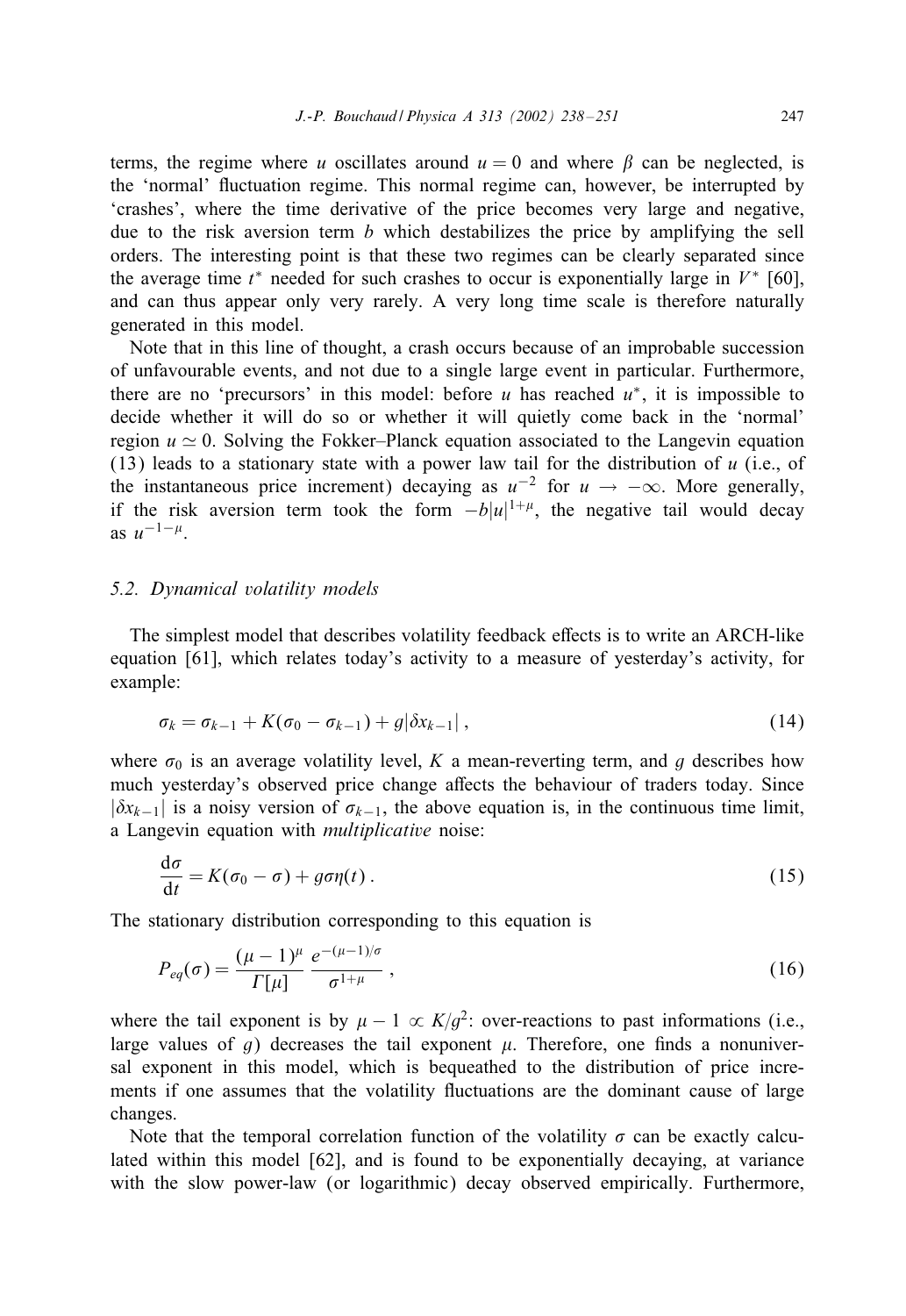distribution (16) does not concur with the nearly log-normal distribution of the volatility that seems to hold empirically [16,67].

At this point, the slow decay of the volatility can be ascribed to two rather different mechanisms. One is the existence of traders with many different time horizons, as suggested in Refs.  $[63,15]$ . If traders are affected not only by yesterday's price change amplitude  $|\delta x_{k-1}|$ , but also by price changes on coarser time scales  $|x_k - x_{k-p}|$ , then the correlation function is expected to be a sum of exponentials with decay rates given by  $p^{-1}$ . Interestingly, if the different p's are uniformly distributed on a log scale, the resulting sum of exponentials is to a good approximation decaying as a logarithm, as advocated in Ref. [18]. More precisely:

$$
C(\tau) = \frac{1}{\log(p_{\max}/p_{\min})} \int_{p_{\min}}^{p_{\max}} d(\log p) \exp(-\tau/p) \simeq \frac{\log(p_{\max}/\tau)}{\log(p_{\max}/p_{\min})},
$$
 (17)

whenever  $p_{\text{min}} \ll \epsilon \ll p_{\text{max}}$ . Now, the human time scales are indeed in a natural pseudogeometric progression: hour, day, week, month, trimester, year [15].

Yet, some recent numerical simulations of traders allowed to switch between different strategies (active/inactive, or chartist/fundamentalist) suggest strongly intermittent behaviour [55,64–66,68], and a slow decay of the volatility correlation function without the explicit existence of logarithmically distributed time scales. Is there a simple, universal mechanism that could explain these ubiquitous long-range volatility correlations?

A possibility, discussed in Ref. [69], is that the volume of activity exhibits long-range correlations because agents switch between different strategies depending on their relative performance. Imagine for example that each agent has two strategies, one active strategy (say trading every day), and one inactive, or less active strategy. The 'score' of the inactive strategy (i.e., its cumulative profit) is constant in time, or more precisely equal to the long-term average growth rate. The score of active strategy, on the other hand, Fuctuates up and down, due to the Fuctuations of the market prices themselves. Since to a good approximation the market prices are not predictable, this means that the score of any active strategy will behave like a random walk, with an average equal to that of the inactive strategy (assuming that transaction costs are small). Therefore, on some occasions the score of the active strategy will happen to be higher than that of the inactive strategy and the agent will be active, before the score of the active strategy crosses that of the inactive strategy. The time during which an agent is active is thus a random variable with the same statistics as the return time to the origin of a random walk (the difference of the scores of the two strategies). Interestingly, the return times of a random walk are well known to be very broadly distributed: the *average* return time is actually infinite. Hence, if one computes the correlation of activity in such a model, one finds long-range correlations due to long periods of times where many agents are active (or inactive). One can consider a specific model (the 'Grand Canonical Minority Game'; for papers on minority game see e.g. Ref. [70]) where this scenario can be studied more quantitatively, and have found that indeed long-range correlations in the volume of activity are observed: see Fig. 1. More precisely, the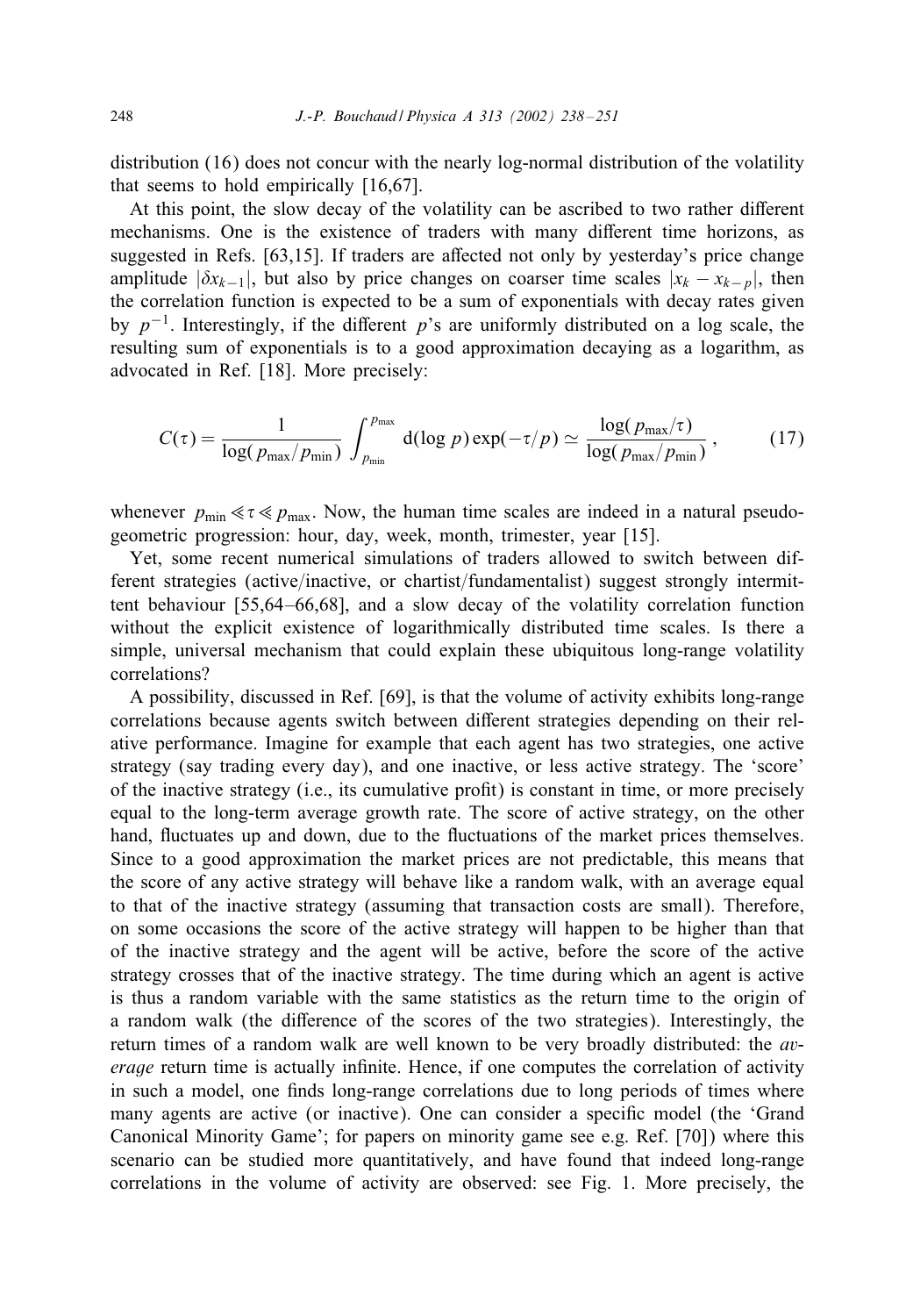

Fig. 1. (a) Volume of activity  $v(t)$  (number of active agents) as a function of time for the Grand Canonical Minority Game (GCMG). Inset: The corresponding activity variogram  $\langle (v(t + \tau) - v(t))^2 \rangle$ , as a function of the lag  $\tau$ , in a log–log plot to emphasize the predicted  $\sqrt{\tau}$  singularity at small  $\tau$ 's. (b) Total daily volume of activity (number of trades) on the S&P 500 future contracts in the years 1985 –1998. Inset: Corresponding variogram (diamonds) as a function of the square root of the lag. Note the clear linear behaviour for small  $\sqrt{\tau}$ . The full line is the GCMG fit, with both axes rescaled and a constant added to account for the presence of 'white noise'trading.

variogram of the volume of activity, defined as  $V(\tau) = \langle (v(t + \tau) - v(t))^2 \rangle_t$ , can be very accurately fitted by

$$
V(\tau)|_{\hat{f}lt} = V^{\infty} \left( 1 - \exp\left( -\sqrt{\frac{\tau}{\tau_0}} \right) \right) . \tag{18}
$$

This simple model even allows one to reproduce quantitatively the volume of activity correlations observed on the New York stock exchange market: see Fig. 1. This mechanism is very generic and probably also explains why this effect arises in more realistic market models [64,68].

As shown in Ref. [69], this mechanism can thus explain the long-range volatility correlations observed on all financial markets. However, this interpretation is quite different from the 'cascade' picture proposed in Refs.  $[19,21,18]$ , where the volatility results from some sort of multiplicative random process (which actually naturally leads to the log-normal volatility distribution actually observed empirically). More work is needed to establish which of these two mechanisms is most relevant in financial markets.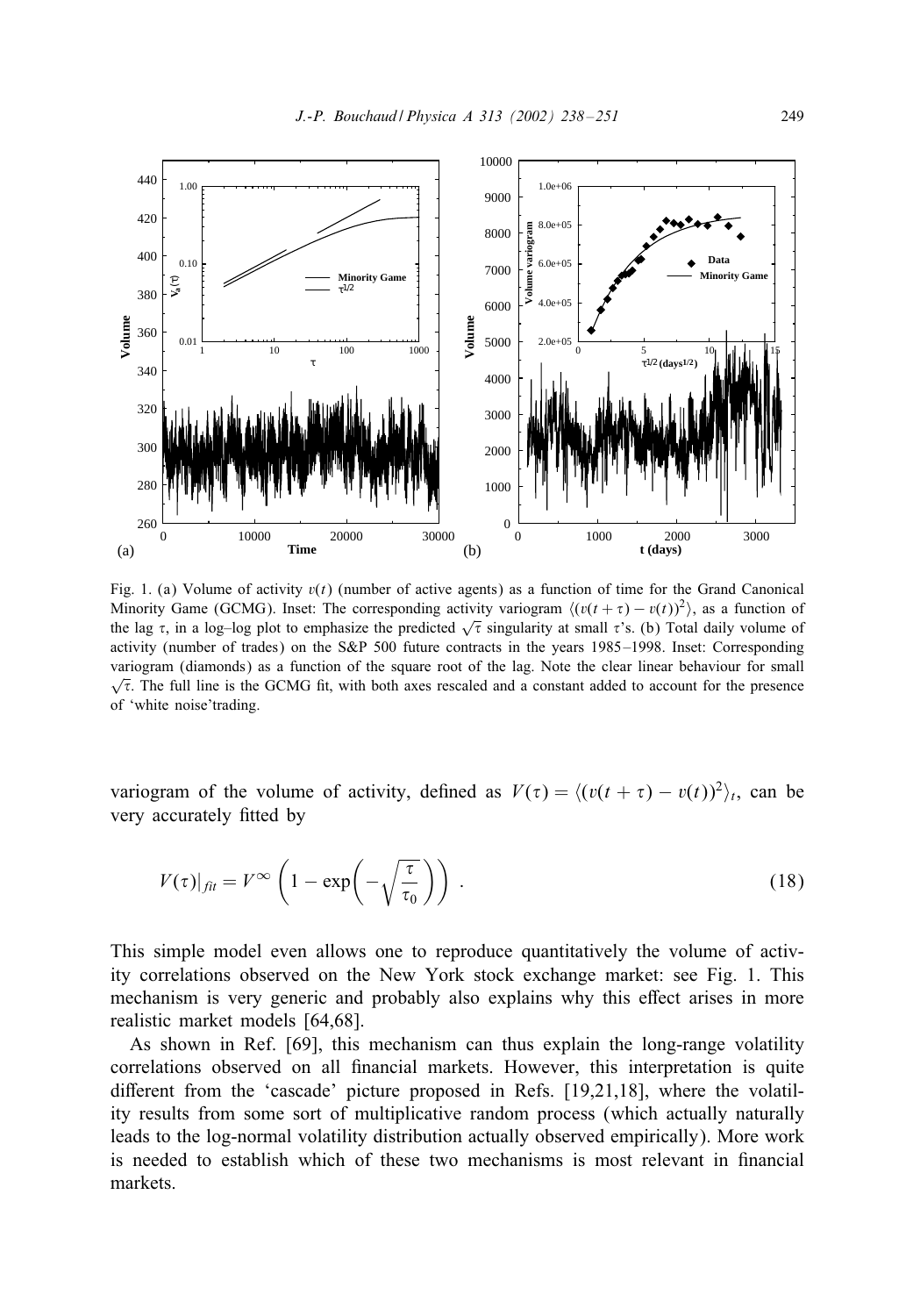#### Acknowledgements

I would like to thank in particular P. Cizeau, R. Cont, I. Giardina, P. Gopikrishnan, L. Laloux, T. Lux, A. Matacz, M. Mézard, and M. Potters for many discussions on these matters.

#### References

- [1] J.-P. Bouchaud, M. Potters, Théorie des Risques Financiers, Aléa-Saclay, 1997; Theory of Financial Risks, Cambridge University Press, Cambridge, 2000.
- [2] R. Mantegna, H.E. Stanley, An Introduction to Econophysics, Cambridge University Press, Cambridge, 1999.
- [3] J. Voit, The Statistical Mechanics of Financial Markets, Springer, Berlin, 2001.
- [4] J.D. Farmer, Physicists attempt to scale the ivory towers of finance, Int. J. Theor. Appl. Finance 3 (2000) 311.
- [5] R. Cont, Quantitative Finance 1 (2001) 223.
- [6] V. Plerou, P. Gopikrishnan, L.A. Amaral, M. Meyer, H.E. Stanley, Phys. Rev. E 60 (1999) 6519.
- [7] T. Lux, Appl. Financial Econom. 6 (1996) 463.
- [8] M.M. Dacorogna, U.A. Müller, R.J. Nagler, R.B. Olsen, O.V. Pictet, J. Int. Money Finance 12 (1993) 413.
- [9] D.M. Guillaume, M.M. Dacorogna, R.D. Davé, U.A. Müller, R.B. Olsen, O.V. Pictet, Finance Stochastics 1 (1997) 95.
- [10] F. Longin, J. Business 69 (1996) 383.
- [11] J. Nuyts, I. Platten, Phenomenology of the term structure of interest rates with Padé approximants, e-print cond-mat/9901096.
- [12] A. Lo, Econometrica 59 (1991) 1279.
- [13] Z. Ding, C.W.J. Granger, R.F. Engle, J. Empirical Finance 1 (1993) 83.
- [14] U. Frisch, Turbulence: The Legacy of A. Kolmogorov, Cambridge University Press, Cambridge, 1997.
- [15] M. Potters, R. Cont, J.-P. Bouchaud, Europhys. Lett. 41 (1998) 239.
- [16] Y. Liu, P. Cizeau, M. Meyer, C.-K. Peng, H.E. Stanley, Physica A 245 (1997) 437.
- [17] P. Cizeau, Y. Liu, M. Meyer, C.-K. Peng, H.E. Stanley, Physica A 245 (1997) 441.
- [18] J.-F. Muzy, J. Delour, E. Bacry, Eur. Phys. J. B 17 (2000) 537–548; Physica A 299 (2001) 284.
- [19] The first paper to suggest this analogy is S. Ghashghaie, W. Breymann, J. Peinke, P. Talkner, Y. Dodge, Nature 381 (1996) 767.
- [20] A. Arnéodo, J.-F. Muzy, D. Sornette, Eur. Phys. J. B 2 (1998) 277.
- [21] A. Fisher, L. Calvet, B.B. Mandelbrot, Multifractality of DEM/\$ rates, Cowles Foundation Discussion Paper 1165; B.B. Mandelbrot, Sci. Am. Feb. (1999).
- [22] F. Schmitt, D. Schertzer, S. Lovejoy, Appl. Stochastic Models Data Anal. 15 (1999) 29.
- [23] M.-E. Brachet, E. Taflin, J.M. Tchéou, Scaling transformation and probability distributions for financial time series, e-print cond-mat/9905169.
- [24] J.P. Bouchaud, M. Potters, M. Meyer, Eur. Phys. J. B 13 (1999) 595.
- [25] D. Backus, S. Foresi, K. Lai, L. Wu, Accounting for biases in Black–Scholes, Working paper, 1997.
- [26] G. Bonnano, F. Lillo, R. Mantegna, Dynamics of the number of trades in nancial securities, e-print cond-mat/9912006.
- [27] V. Plerou, P. Gopikrishnan, L.A. Amaral, X. Gabaix, H.E. Stanley, e-print cond-mat/9912051.
- [28] J.P. Bouchaud, A. Matacz, M. Potters, The leverage effect in financial markets: retarded volatility and market panic, e-print cond-mat/0101120, Phys. Rev. Lett. 87 (2001) 228701.
- [29] J.P. Fouque, G. Papanicolaou, R. Sircar, Derivatives in Financial Markets with Stochastic Volatility, Cambridge University Press, Cambridge, 2000.
- [30] F. Longin, B. Solnik, Correlation structure of international equity markets during extremely volatile periods, Working paper, 1999.
- [31] L. Laloux, P. Cizeau, J.P. Bouchaud, M. Potters, Phys. Rev. Lett. 83 (1999) 1467.